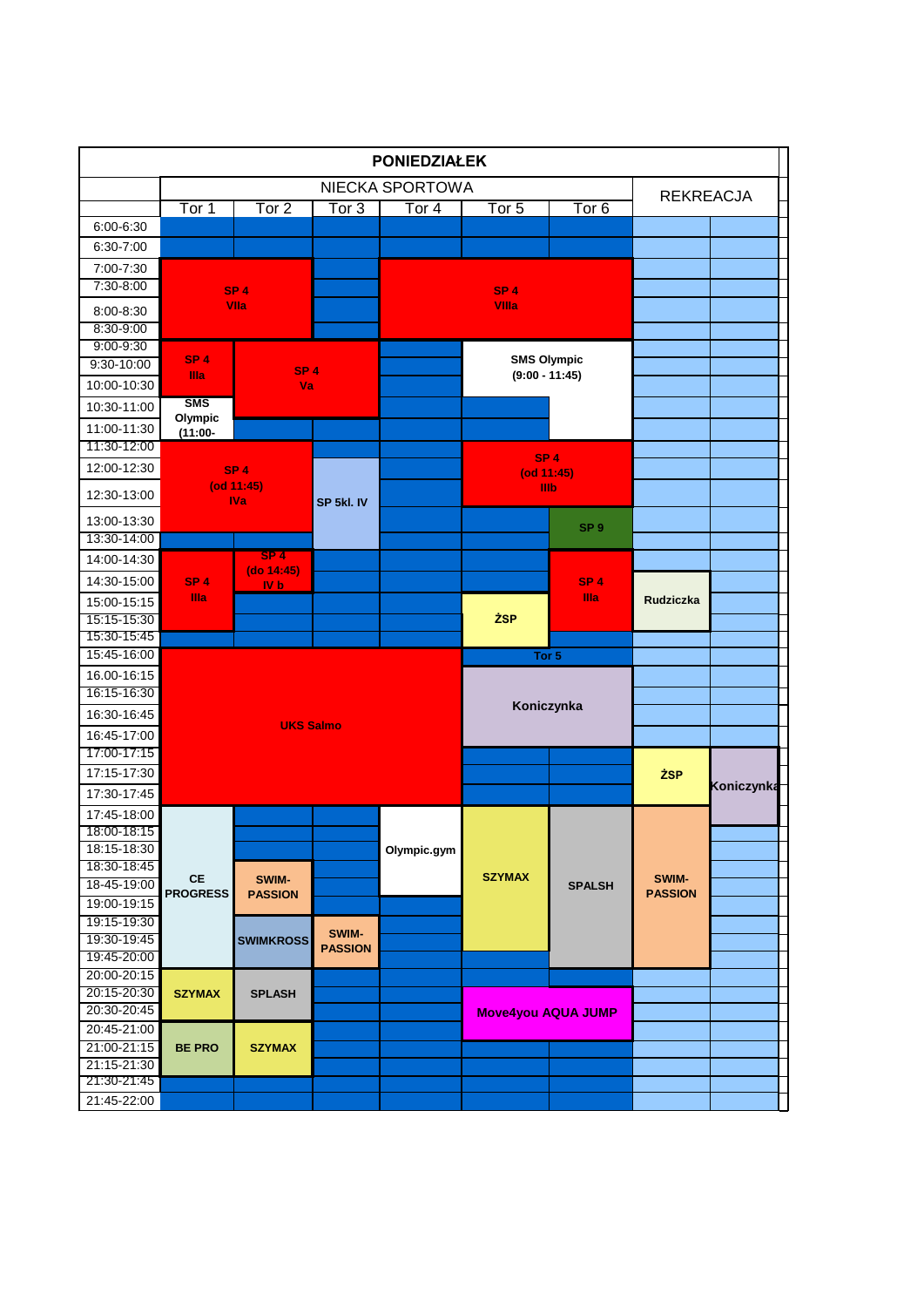|                            |                               |                     |                  | <b>WTOREK</b> |                      |                  |                                          |               |
|----------------------------|-------------------------------|---------------------|------------------|---------------|----------------------|------------------|------------------------------------------|---------------|
|                            |                               |                     | NIECKA SPORTOWA  |               |                      |                  | <b>REKREACJA</b>                         |               |
|                            | $\overline{\text{Tor}}$ 1     | Tor <sub>2</sub>    | Tor <sub>3</sub> | Tor $4$       | Tor $5$              | Tor <sub>6</sub> |                                          |               |
| 6:00-6:30                  |                               |                     |                  |               |                      |                  |                                          |               |
| 6:30-7:00                  |                               |                     |                  |               |                      |                  |                                          |               |
| 7:00-7:30                  |                               |                     |                  |               |                      |                  |                                          |               |
| 7:30-8:00                  |                               | SP <sub>4</sub>     |                  |               | SP <sub>4</sub>      |                  |                                          |               |
| 8:00-8:30                  |                               | <b>IVa</b>          | SP <sub>8</sub>  |               | Va                   |                  |                                          |               |
| 8:30-9:00                  |                               |                     | kl.4a            |               |                      |                  |                                          |               |
| 9:00-9:30                  |                               | SP <sub>3</sub>     |                  |               |                      | SP <sub>3</sub>  | Gimnastyka                               |               |
| 9:30-10:00                 |                               |                     |                  |               |                      |                  | dla seniora                              |               |
| 10:00-10:30                | SP 4 la                       |                     |                  |               |                      | SP <sub>4</sub>  |                                          |               |
| 10:30-11:00                |                               |                     |                  |               |                      | Ib               | <b>Przedszkole</b><br><b>Interactive</b> |               |
| 11:00-11:30                | <b>Żorek</b>                  |                     |                  |               |                      | <b>ZSS</b>       | <b>KIDS</b>                              | <b>ZSS</b>    |
| 11:30-12:00                |                               |                     |                  |               |                      |                  |                                          |               |
| 12:00-12:30                |                               |                     |                  |               | <b>SP15</b>          |                  |                                          |               |
| 12:30-13:00                | SP <sub>9</sub>               | SP <sub>6</sub>     |                  |               | kl. III              | <b>SP15</b>      |                                          |               |
| 13:00-13:30                | SP <sub>4</sub>               |                     |                  | <b>SP16</b>   |                      |                  |                                          |               |
| 13:30-14:00                | <b>Ila</b>                    |                     |                  |               |                      |                  |                                          |               |
| 14:00-14:30                | SP <sub>4</sub><br>(do 14:45) |                     |                  |               |                      | <b>Żorek</b>     |                                          |               |
| 14:30-15:00                | $IV c$                        |                     |                  |               |                      |                  |                                          |               |
| 15:00-15:15                |                               |                     |                  |               |                      |                  |                                          |               |
| 15:15-15:30                | <b>ŻSP/MD</b>                 |                     |                  |               |                      | <b>SWIMKROSS</b> | <b>SP Kobielice</b>                      |               |
| 15:30-15:45                |                               |                     |                  |               |                      |                  |                                          |               |
| 15:45-16:00                |                               |                     |                  |               |                      |                  |                                          | $MD + ZSP$    |
| 16.00-16:15                |                               |                     |                  |               |                      |                  |                                          |               |
| 16:15-16:30                |                               |                     |                  |               |                      |                  |                                          |               |
| 16:30-16:45                |                               | <b>UKS Salmo</b>    |                  |               | Tor nr 5             |                  | <b>ŻSP</b>                               | <b>SZYMAX</b> |
| 16:45-17:00                |                               |                     |                  |               |                      |                  |                                          |               |
| 17:00-17:15                |                               |                     |                  |               |                      |                  |                                          |               |
| 17:15-17:30                |                               |                     |                  |               |                      |                  | <b>SZYMAX</b>                            |               |
| 17:30-17:45                |                               |                     |                  |               |                      |                  |                                          |               |
| 17:45-18:00                |                               |                     |                  |               |                      |                  |                                          |               |
| 18:00-18:15                |                               | <b>SWIMKROSS</b>    | <b>SWIMKROSS</b> |               | <b>AQUA FUN</b>      |                  | <b>SZYMAX</b>                            |               |
| 18:15-18:30<br>18:30-18:45 |                               |                     |                  |               |                      |                  |                                          | Olympic.gym   |
| 18-45-19:00                |                               | <b>SWIMKROSS</b>    |                  |               |                      | <b>SPLASH</b>    | <b>SWIM</b>                              |               |
| 19:00-19:15                |                               |                     |                  |               |                      |                  | <b>PASSION</b>                           |               |
| 19:15-19:30                | <b>CE PROGRESS</b>            |                     | <b>BE PRO</b>    |               | <b>SZYMAX</b>        |                  |                                          |               |
| 19:30-19:45                |                               | <b>SWIM PASSION</b> |                  |               |                      |                  | <b>SWIMKROS</b>                          |               |
| 19:45-20:00                |                               |                     |                  |               |                      |                  | S.                                       |               |
| 20:00-20:15                |                               |                     |                  |               |                      |                  |                                          |               |
| 20:15-20:30                |                               | <b>BE PRO</b>       |                  |               | <b>SZYMAX</b>        |                  | <b>AQUA</b><br><b>AEROBIC</b>            |               |
| 20:30-20:45                |                               |                     |                  |               |                      |                  |                                          |               |
| 20:45-21:00                |                               |                     |                  |               |                      |                  |                                          |               |
| 21:00-21:15                | <b>SPLASH</b>                 | <b>SPASH</b>        |                  |               | <b>Move4you AQUA</b> |                  |                                          |               |
| 21:15-21:30<br>21:30-21:45 |                               |                     |                  |               | <b>CYCLING</b>       |                  |                                          |               |
|                            |                               |                     |                  |               |                      |                  |                                          |               |
| 21:45-22:00                |                               |                     |                  |               |                      |                  |                                          |               |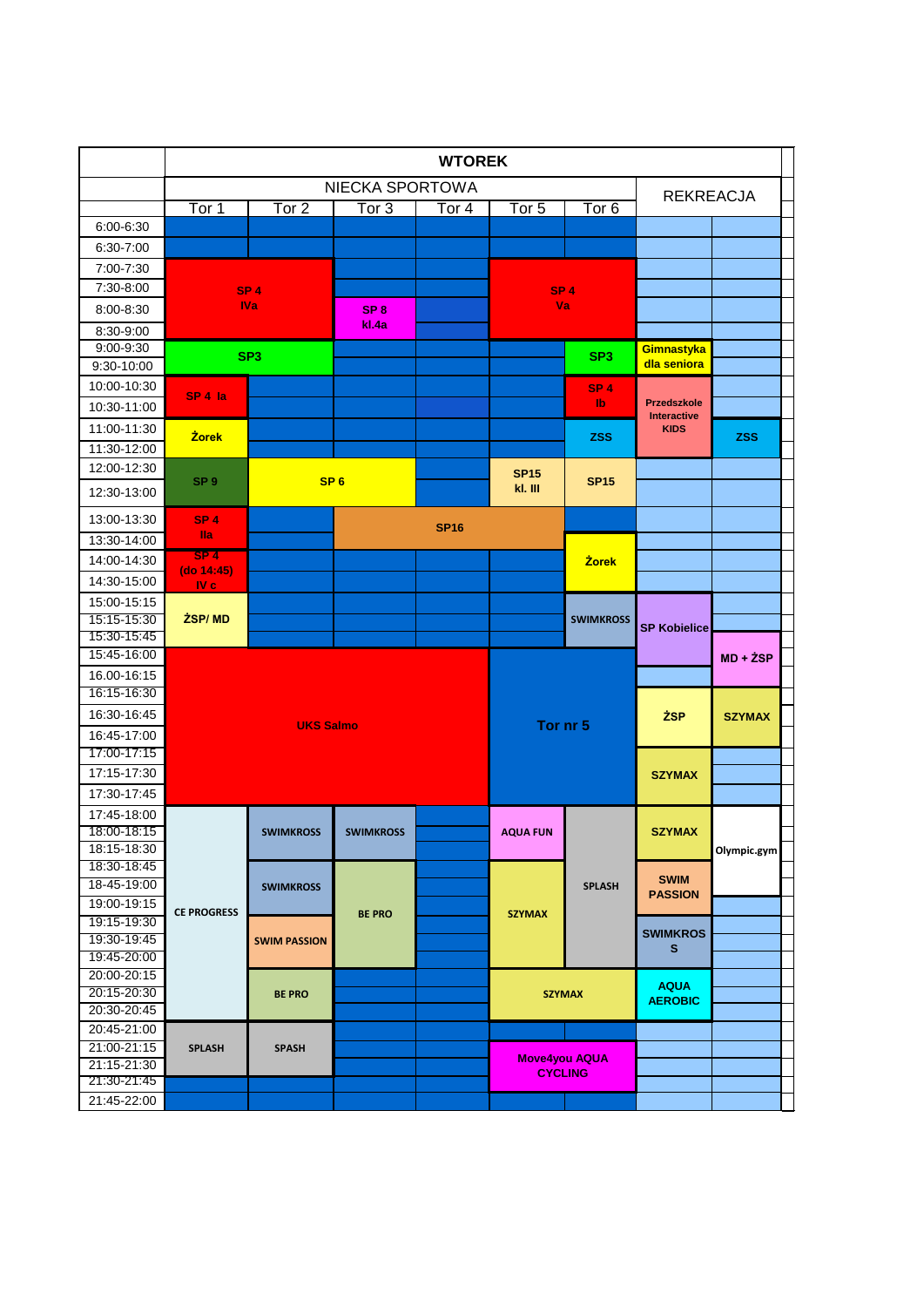|                            |                         |                 |                  |                  | <b>ŚRODA</b>                  |                               |                     |  |
|----------------------------|-------------------------|-----------------|------------------|------------------|-------------------------------|-------------------------------|---------------------|--|
|                            |                         |                 |                  | NIECKA SPORTOWA  |                               |                               | <b>REKREACJA</b>    |  |
|                            | Tor 1                   | Tor 2           | Tor <sub>3</sub> | Tor <sub>4</sub> | Tor 5                         | Tor 6                         |                     |  |
| 6:00-6:30                  | <b>SZYMAX 6:15-</b>     |                 |                  |                  |                               |                               |                     |  |
| 6:30-7:00                  | 7:00                    |                 |                  |                  |                               |                               |                     |  |
| 7:00-7:30                  |                         |                 |                  |                  |                               |                               |                     |  |
| 7:30-8:00                  | SP <sub>4</sub>         |                 |                  |                  | SP <sub>4</sub>               |                               |                     |  |
| $8:00 - 8:30$              | Vila                    |                 |                  |                  | <b>Villa</b>                  |                               |                     |  |
| 8:30-9:00                  |                         |                 |                  |                  |                               |                               | <b>Żorek</b>        |  |
| $9:00 - 9:30$              |                         |                 |                  | SP <sub>8</sub>  |                               |                               |                     |  |
| 9:30-10:00                 | SP <sub>4</sub><br>Illb |                 |                  | kl.4b            |                               | SP <sub>4</sub>               |                     |  |
| 10:00-10:30                |                         |                 |                  |                  |                               | Va                            |                     |  |
| 10:30-11:00                |                         |                 |                  |                  |                               |                               |                     |  |
| 11:00-11:30                | ZSP7                    |                 |                  |                  |                               |                               |                     |  |
| 11:30-12:00                | kl. 5                   |                 |                  |                  |                               | SP <sub>3</sub>               |                     |  |
| 12:00-12:30                |                         |                 |                  |                  |                               |                               |                     |  |
| 12:30-13:00                | SP <sub>4</sub><br>Illa |                 |                  |                  |                               | <b>ZSP11</b>                  | <b>ZSP11</b>        |  |
| 13:00-13:30                |                         |                 |                  |                  |                               |                               |                     |  |
| 13:30-14:00                |                         |                 |                  |                  |                               |                               |                     |  |
| 14:00-14:30                | ZSP7                    |                 |                  |                  |                               | <b>Żorek</b>                  |                     |  |
| 14:30-15:00                | kl. 5                   |                 |                  |                  |                               |                               |                     |  |
| 15:00-15:15                |                         |                 |                  |                  |                               |                               |                     |  |
| 15:15-15:30                |                         |                 |                  |                  |                               |                               |                     |  |
| 15:30-15:45                |                         |                 |                  |                  | <b>UKS SALMO</b>              |                               |                     |  |
| 15:45-16:00                | <b>ŻSP</b>              |                 |                  |                  |                               | <b>SZYMAX</b>                 | <b>ŻSP</b>          |  |
| 16.00-16:15                |                         |                 |                  |                  |                               |                               |                     |  |
| 16:15-16:30                |                         | <b>ŻSP</b>      |                  |                  |                               |                               |                     |  |
| 16:30-16:45                |                         |                 |                  |                  |                               | <b>BE PRO</b>                 | <b>SZYMAX</b>       |  |
| 16:45-17:00                |                         |                 |                  |                  |                               |                               |                     |  |
| 17:00-17:15                |                         | Olympic.gym     |                  |                  |                               |                               |                     |  |
| 17:15-17:30                |                         |                 |                  |                  | <b>SWIM</b><br><b>PASSION</b> |                               | <b>SZYMAX</b>       |  |
| 17:30-17:45                |                         |                 |                  |                  |                               | <b>SZYMAX</b>                 |                     |  |
| 17:45-18:00                |                         |                 |                  |                  |                               |                               | <b>SZKOŁA SWIM</b>  |  |
| 18:00-18:15                |                         |                 |                  |                  | <b>POLISWIM+</b>              |                               | + SZYMAX            |  |
| 18:15-18:30<br>18:30-18:45 | ZSP / MD                | <b>ŻSP</b>      |                  |                  | <b>SWIM</b>                   |                               |                     |  |
| 18-45-19:00                | 18:00-18:45             |                 |                  |                  | <b>PASSION</b>                |                               |                     |  |
| 19:00-19:15                |                         |                 |                  |                  |                               | <b>SWIM</b><br><b>PASSION</b> | <b>SZYMAX</b>       |  |
| 19:15-19:30                |                         |                 |                  |                  |                               |                               |                     |  |
| 19:30-19:45                |                         | <b>POLISWIM</b> |                  |                  | <b>SWIM</b>                   |                               | <b>SWIM PASSION</b> |  |
| 19:45-20:00                | <b>SZYMAX</b>           |                 |                  |                  | <b>PASSION</b>                | CE                            |                     |  |
| 20:00-20:15                |                         |                 |                  |                  |                               | <b>PROGRESS</b>               |                     |  |
| 20:15-20:30                |                         |                 |                  |                  |                               |                               |                     |  |
| 20:30-20:45                | <b>SZYMAX</b>           |                 |                  |                  |                               | <b>Move4you AQUA CYCLING</b>  |                     |  |
| 20:45-21:00                |                         |                 |                  |                  |                               |                               |                     |  |
| 21:00-21:15                |                         |                 |                  |                  |                               |                               |                     |  |
| 21:15-21:30<br>21:30-21:45 | <b>SZYMAX</b>           |                 |                  |                  |                               |                               |                     |  |
| 21:45-22:00                |                         |                 |                  |                  |                               |                               |                     |  |
|                            |                         |                 |                  |                  |                               |                               |                     |  |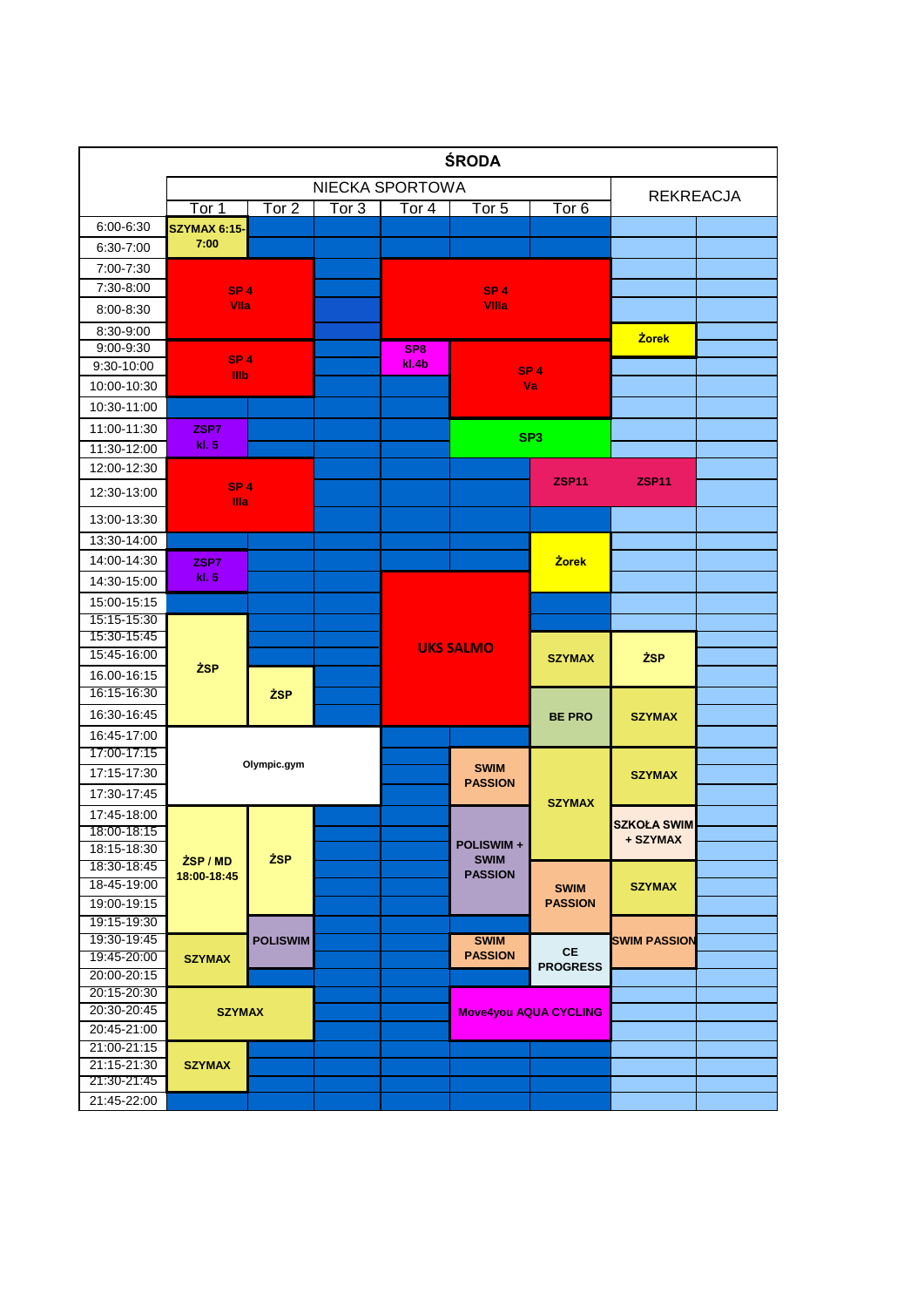|                            |                               |                          |                  |                 | <b>CZWARTEK</b> |                               |                               |                 |
|----------------------------|-------------------------------|--------------------------|------------------|-----------------|-----------------|-------------------------------|-------------------------------|-----------------|
|                            |                               |                          |                  | NIECKA SPORTOWA |                 |                               | <b>REKREACJA</b>              |                 |
|                            | Tor 1                         | Tor <sub>2</sub>         | Tor <sub>3</sub> | Tor $4$         | Tor 5           | Tor <sub>6</sub>              |                               |                 |
| 6:00-6:30                  |                               |                          |                  |                 |                 |                               |                               |                 |
| 6:30-7:00                  |                               |                          |                  |                 |                 |                               |                               |                 |
| 7:00-7:30                  |                               |                          |                  |                 |                 |                               |                               |                 |
| 7:30-8:00                  | SP <sub>4</sub>               |                          |                  |                 | SP <sub>4</sub> |                               |                               |                 |
| $8:00 - 8:30$              | Va                            |                          |                  |                 | <b>VIIIa</b>    |                               |                               |                 |
| 8:30-9:00                  |                               |                          |                  |                 |                 |                               |                               |                 |
| 9:00-9:30                  | SP <sub>4</sub>               |                          |                  |                 |                 |                               | Gimanstyka dla                |                 |
| 9:30-10:00                 | Vila                          |                          |                  |                 |                 |                               | seniorów                      |                 |
| 10:00-10:30                | SP <sub>4</sub>               | (od 9 do 10 - tor 1 i 2  |                  |                 |                 |                               |                               |                 |
| 10:30-11:00                | la.                           | od 10 do 11 - tor 2 i 3) |                  |                 |                 | <b>SMS Olympic</b>            |                               |                 |
| 11:00-11:30                | <b>SMS Olympic</b>            |                          |                  |                 |                 | $(9:00 - 12:00)$              |                               |                 |
| 11:30-12:00                | $(11:00-11:45)$               |                          |                  |                 |                 |                               |                               |                 |
| 12:00-12:30                | SP <sub>4</sub> IVa           |                          |                  |                 |                 |                               |                               |                 |
| 12:30-13:00                | $(11:45 - 12:45)$             |                          |                  |                 |                 |                               |                               |                 |
| 13:00-13:30                | $SP4$ lb<br>$(12:45 - 13:45)$ | SP 4 IVa (12:45 - 13:30) |                  |                 | <b>SP16</b>     | SP 4 lia<br>$(12:45 - 13:45)$ |                               |                 |
| 13:30-14:00                |                               |                          |                  |                 |                 |                               | <b>ZSP Kyry</b>               |                 |
| 14:00-14:30                |                               |                          |                  |                 |                 | Leśna szkoł                   |                               |                 |
| 14:30-15:00                |                               |                          |                  |                 |                 | 13:45-14:45                   | $MD + ZSP$                    |                 |
| 15:00-15:15                |                               |                          |                  |                 |                 |                               |                               |                 |
| 15:15-15:30                | ŻSP/MD                        |                          |                  |                 |                 |                               |                               |                 |
| 15:30-15:45<br>15:45-16:00 |                               |                          |                  |                 |                 |                               |                               |                 |
| 16.00-16:15                |                               |                          |                  |                 |                 |                               | <b>ŻSP</b>                    |                 |
| 16:15-16:30                |                               |                          |                  |                 |                 |                               |                               |                 |
| 16:30-16:45                |                               |                          |                  |                 |                 |                               |                               |                 |
| 16:45-17:00                |                               | <b>UKS Salmo</b>         |                  |                 |                 | Tor <sub>5</sub>              |                               |                 |
| 17:00-17:15                |                               |                          |                  |                 |                 |                               |                               | <b>POLISWIM</b> |
| 17:15-17:30                |                               |                          |                  |                 |                 |                               |                               |                 |
| 17:30-17:45                |                               |                          |                  |                 |                 |                               |                               |                 |
| 17:45-18:00                |                               |                          |                  |                 |                 |                               |                               |                 |
| 18:00-18:15                |                               | SWIMKROSS POLISWIM       |                  |                 | <b>BE PRO</b>   |                               |                               |                 |
| 18:15-18:30                |                               |                          |                  |                 |                 |                               | <b>SWIM</b><br><b>PASSION</b> |                 |
| 18:30-18:45                |                               |                          |                  |                 |                 |                               |                               |                 |
| 18-45-19:00                |                               | <b>BE PRO</b>            | <b>POLISWIM</b>  |                 |                 | <b>SPLASH</b>                 |                               |                 |
| 19:00-19:15                | <b>CE</b>                     |                          |                  |                 | <b>SZYMAX</b>   |                               |                               |                 |
| 19:15-19:30                | <b>PROGRESS</b>               | <b>SWIM</b>              |                  |                 |                 |                               |                               |                 |
| 19:30-19:45<br>19:45-20:00 |                               | <b>PASSION</b>           |                  |                 |                 |                               | <b>SZYMAX</b>                 |                 |
| 20:00-20:15                |                               |                          | <b>BE PRO</b>    |                 |                 |                               |                               |                 |
| 20:15-20:30                |                               | <b>SWIMKROSS</b>         |                  |                 |                 | <b>Aqua Aerobik</b>           |                               |                 |
| 20:30-20:45                |                               |                          |                  |                 |                 |                               |                               |                 |
| 20:45-21:00                |                               |                          |                  |                 |                 |                               |                               |                 |
| 21:00-21:15                | <b>BE PRO</b>                 | <b>SZYMAX</b>            |                  |                 |                 |                               |                               |                 |
| 21:15-21:30                |                               |                          |                  |                 |                 | <b>Move4you AQUA JUMP</b>     |                               |                 |
| 21:30-21:45                |                               |                          |                  |                 |                 |                               |                               |                 |
| 21:45-22:00                |                               |                          |                  |                 |                 |                               |                               |                 |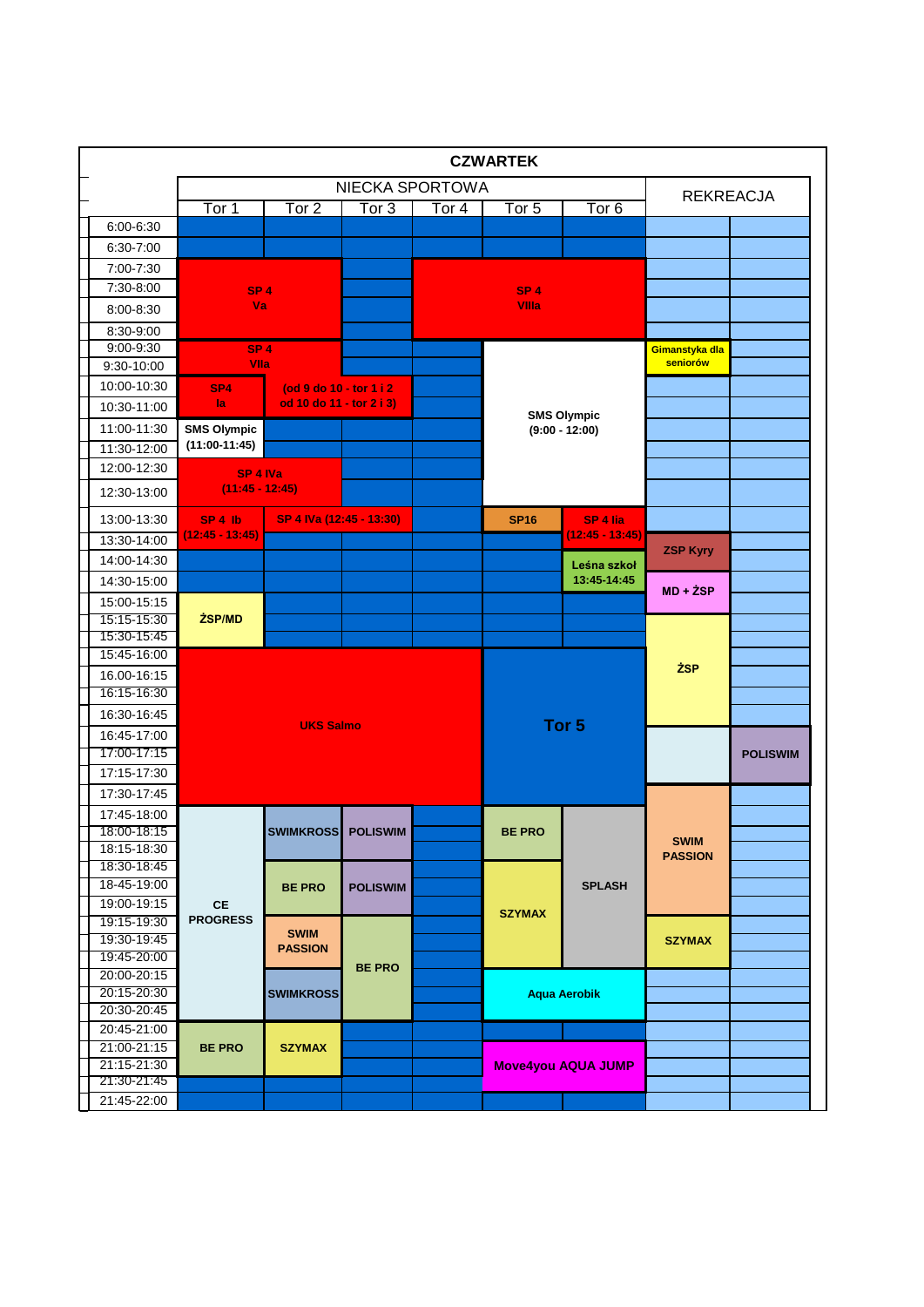| NIECKA SPORTOWA<br><b>REKREACJA</b><br>Tor 1<br>Tor 2<br>Tor <sub>3</sub><br>Tor $4$<br>Tor $5$<br>Tor <sub>6</sub><br>6:00-6:30<br>6:30-7:00<br>7:00-7:30<br>7:30-8:00<br>SP <sub>4</sub><br>SP <sub>4</sub><br><b>VIIa</b><br><b>VIIIa</b><br>$8:00 - 8:30$<br>8:30-9:00<br>(SP 14)<br>9:00-9:30 |          |
|----------------------------------------------------------------------------------------------------------------------------------------------------------------------------------------------------------------------------------------------------------------------------------------------------|----------|
|                                                                                                                                                                                                                                                                                                    |          |
|                                                                                                                                                                                                                                                                                                    |          |
|                                                                                                                                                                                                                                                                                                    |          |
|                                                                                                                                                                                                                                                                                                    |          |
|                                                                                                                                                                                                                                                                                                    |          |
|                                                                                                                                                                                                                                                                                                    |          |
|                                                                                                                                                                                                                                                                                                    |          |
|                                                                                                                                                                                                                                                                                                    |          |
| SP <sub>4</sub>                                                                                                                                                                                                                                                                                    |          |
| kl. I<br>9:30-10:00<br>SP <sub>4</sub><br>Illa                                                                                                                                                                                                                                                     |          |
| <b>IVa</b><br>10:00-10:30<br><b>OREW</b>                                                                                                                                                                                                                                                           |          |
| 10:30-11:00                                                                                                                                                                                                                                                                                        |          |
| 11:00-11:30<br>SP <sub>4</sub><br>SP <sub>3</sub>                                                                                                                                                                                                                                                  |          |
| $\mathbf{I}$<br>11:30-12:00                                                                                                                                                                                                                                                                        |          |
| 12:00-12:30<br>ZSP <sub>1</sub><br>SP <sub>4</sub><br>ZSP 1 IV a                                                                                                                                                                                                                                   |          |
| kl. IVb<br>12:30-13:00<br>la                                                                                                                                                                                                                                                                       |          |
| SP15 kl.IV<br>13:00-13:30<br>SP <sub>9</sub>                                                                                                                                                                                                                                                       |          |
| <b>SP15 kl.IV</b><br>13:30-14:00                                                                                                                                                                                                                                                                   |          |
| <b>Żorek</b><br>14:00-14:30<br><b>Żorek</b>                                                                                                                                                                                                                                                        |          |
| 14:30-15:00<br>SP <sub>4</sub>                                                                                                                                                                                                                                                                     |          |
| <b>IIIb</b><br><b>Żorek</b><br>15:00-15:15<br>SP 4 IIIb                                                                                                                                                                                                                                            |          |
| 15:15-15:30<br><b>SWIMKROSS</b><br><b>SP SUSZEC</b><br>15:30-15:45<br><b>UKS Salmo</b>                                                                                                                                                                                                             |          |
| 15:45-16:00                                                                                                                                                                                                                                                                                        |          |
| ŻSP/MD<br><b>BE PRO</b><br>16.00-16:15<br>15:00-15:45                                                                                                                                                                                                                                              |          |
| 16:15 16:30<br><b>AQUA FUN</b><br><b>ŻSP</b>                                                                                                                                                                                                                                                       | MD + ŻSP |
| <b>ŻSP</b><br>16:30-16:45                                                                                                                                                                                                                                                                          |          |
| <b>AQUA FUN</b><br>16:45-17:00                                                                                                                                                                                                                                                                     |          |
| 17:00-17:15<br><b>SWIM</b>                                                                                                                                                                                                                                                                         |          |
| Olympic.gym<br><b>PASSION+</b><br>17:15-17:30<br><b>AQU FUN</b>                                                                                                                                                                                                                                    |          |
| <b>AKADEMIA</b><br><b>CE</b><br>17:30-17:45<br><b>RUCHU</b><br><b>PROGRESS</b>                                                                                                                                                                                                                     |          |
| 17:45-18:00                                                                                                                                                                                                                                                                                        |          |
| 18:00-18:15<br><b>SPLASH</b><br><b>AQU FUN</b>                                                                                                                                                                                                                                                     |          |
| 18:15-18:30<br>ŽSP.                                                                                                                                                                                                                                                                                |          |
| 18:30-18:45<br><b>ŻSP</b><br><b>SWIM</b>                                                                                                                                                                                                                                                           |          |
| 18:45 19:00<br><b>SZYMAX</b><br><b>PASSION+</b><br><b>SWIM</b>                                                                                                                                                                                                                                     |          |
| 19:00-19:15<br><b>AKADEMIA</b><br><b>PASSION</b><br><b>BE PRO</b><br><b>SPLASH</b><br><b>RUCHU</b><br>19:15-19:30                                                                                                                                                                                  |          |
| <b>ACTIVITY</b><br>19:30-19:45<br><b>BE PRO</b><br><b>SZYMAX</b>                                                                                                                                                                                                                                   |          |
| 19:45-20:00<br><b>SZKOŁA SWIM</b>                                                                                                                                                                                                                                                                  |          |
| 20:00-20:15                                                                                                                                                                                                                                                                                        |          |
| <b>SZYMAX</b><br>20:15-20:30                                                                                                                                                                                                                                                                       |          |
| 20:30-20:45<br><b>SPLASH</b><br><b>Move4you AQUA CYCLING</b>                                                                                                                                                                                                                                       |          |
| 20:45-21:00                                                                                                                                                                                                                                                                                        |          |
| 21:00-21:15<br>21:15-21:30<br><b>SZYMAX</b>                                                                                                                                                                                                                                                        |          |
| 21:30-21:45                                                                                                                                                                                                                                                                                        |          |
| 21:45-22:00                                                                                                                                                                                                                                                                                        |          |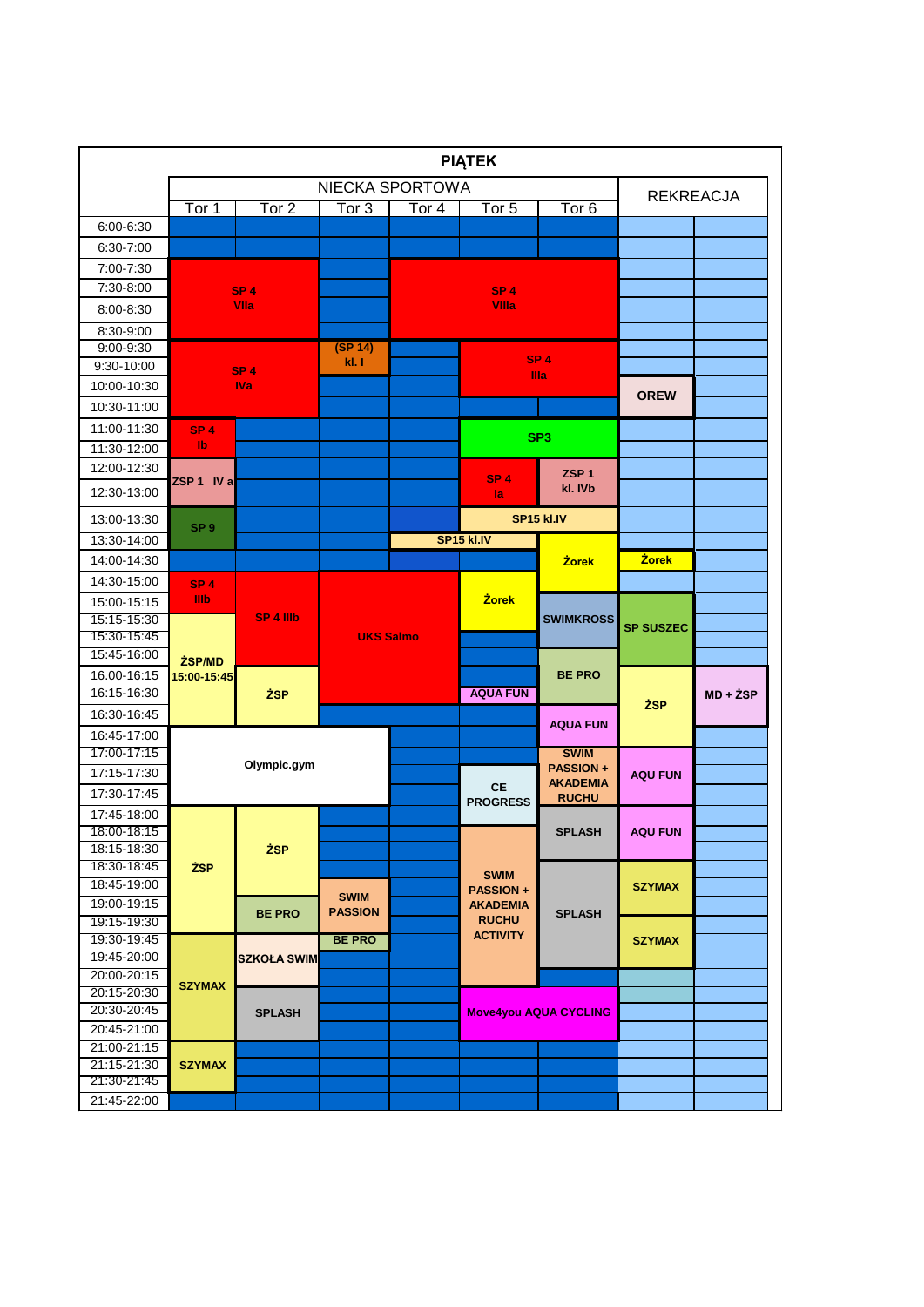|                            |                                |                               |                  | <b>SOBOTA</b> |                               |                              |                          |                  |  |
|----------------------------|--------------------------------|-------------------------------|------------------|---------------|-------------------------------|------------------------------|--------------------------|------------------|--|
|                            |                                |                               | NIECKA SPORTOWA  |               |                               |                              |                          | <b>REKREACJA</b> |  |
|                            | Tor 1                          | Tor <sub>2</sub>              | Tor <sub>3</sub> | Tor $4$       | Tor $5$                       | Tor $6$                      |                          |                  |  |
| 6:00-6:30                  |                                |                               |                  |               |                               |                              |                          |                  |  |
| $6:30 - 7:00$              |                                |                               |                  |               |                               |                              |                          |                  |  |
| 7:00-7:30                  | <b>SWIMKROSS</b>               |                               |                  |               | <b>SPLASH</b>                 |                              |                          |                  |  |
| 7:30-8:00                  | 7:15-8:00                      |                               |                  |               |                               |                              |                          |                  |  |
| $8:00 - 8:30$              | CE<br><b>PROGRESS</b>          |                               |                  |               | <b>AQUA FUN</b><br>08:15-9:00 | <b>SPLASH</b>                |                          |                  |  |
| 8:30-9:00                  | 8:00-8:45                      |                               |                  |               |                               |                              | <b>CE PROGRESS 8:45-</b> |                  |  |
| 9:00-9:30                  |                                | <b>SWIMKROSS</b>              |                  |               | <b>SPLASH</b>                 |                              |                          | 10:15            |  |
| 9:30-10:00                 | <b>SZYMAX</b>                  |                               |                  |               |                               | <b>BE PRO</b>                |                          |                  |  |
| 10:00-10:30                |                                |                               |                  |               |                               |                              | <b>SPLASH</b>            | <b>SWIMKROSS</b> |  |
| 10:30-11:00                |                                | <b>AQUA FUN</b>               |                  |               |                               |                              | 10:00-10:45              |                  |  |
| 11:00-11:30                |                                | 10:15-11:00                   |                  |               |                               |                              | <b>SWIMKROSS</b>         |                  |  |
| 11:30-12:00                |                                | <b>SWIMKROSS</b>              |                  |               |                               |                              |                          |                  |  |
| 12:00-12:30                | <b>AQUA FUN</b><br>11:00-13:15 | 11:00-12:30                   | <b>BE PRO</b>    |               | <b>BE PRO</b>                 | <b>SZYMAX</b><br>10:15-14:00 | <b>BE PRO</b>            |                  |  |
| 12:30-13:00                |                                | <b>BE PRO 12:30-</b><br>12:45 | 12:00-12:30      |               |                               |                              | 12:00-12:45              | <b>SZYMAX</b>    |  |
| 13:00-13:30                |                                |                               |                  |               |                               |                              |                          |                  |  |
| 13:30-14:00                | <b>SZKOŁA SWIM</b>             | <b>SPLASH</b>                 |                  |               |                               |                              |                          |                  |  |
| 14:00-14:30                | / ŻSP                          |                               |                  |               |                               |                              |                          |                  |  |
| 14:30-15:00                |                                |                               |                  |               |                               | <b>BE PRO</b>                |                          |                  |  |
| 15:00-15:15                |                                |                               |                  |               |                               |                              |                          |                  |  |
| 15:15 15:30                |                                |                               |                  |               |                               |                              |                          |                  |  |
| 15:30-15:45                |                                |                               |                  |               |                               | <b>BE PRO</b>                |                          |                  |  |
| 15:45 16:00                |                                |                               |                  |               |                               |                              |                          |                  |  |
| 16.00-16:15                | <b>SPLASH</b>                  |                               |                  |               |                               |                              |                          |                  |  |
| 16:15 16:30                |                                |                               |                  |               |                               |                              |                          |                  |  |
| 16:30-16:45                |                                |                               |                  |               |                               |                              |                          |                  |  |
| 16:45-17:00                |                                |                               |                  |               |                               |                              |                          |                  |  |
| 17:00-17:15                |                                |                               |                  |               |                               |                              |                          |                  |  |
| 17:15-17:30                |                                |                               |                  |               |                               |                              |                          |                  |  |
| 17:30-17:45                |                                |                               |                  |               |                               |                              |                          |                  |  |
| 17:45-18:00                |                                |                               |                  |               |                               |                              |                          |                  |  |
| 18:00-18:15                |                                |                               |                  |               |                               |                              |                          |                  |  |
| 18:15-18:30<br>18:30-18:45 |                                |                               |                  |               |                               |                              |                          |                  |  |
| 18-45-19:00                |                                |                               |                  |               |                               |                              |                          |                  |  |
| 19:00-19:15                |                                |                               |                  |               |                               |                              |                          |                  |  |
| 19:15 19:30                |                                |                               |                  |               |                               |                              |                          |                  |  |
| 19:30-19:45                |                                |                               |                  |               |                               |                              |                          |                  |  |
| 19:45-20:00                |                                |                               |                  |               |                               |                              |                          |                  |  |
| 20:00-20:15                |                                |                               |                  |               |                               |                              |                          |                  |  |
| 20:15-20:30                |                                |                               |                  |               |                               |                              |                          |                  |  |
| 20:30-20:45                |                                |                               |                  |               |                               |                              |                          |                  |  |
| 20:45 21:00                |                                |                               |                  |               |                               |                              |                          |                  |  |
| 21:00-21:15                |                                |                               |                  |               |                               |                              |                          |                  |  |
| 21:15-21:30                |                                |                               |                  |               |                               |                              |                          |                  |  |
| 21:30-21:45                |                                |                               |                  |               |                               |                              |                          |                  |  |
| 21:45-22:00                |                                |                               |                  |               |                               |                              |                          |                  |  |